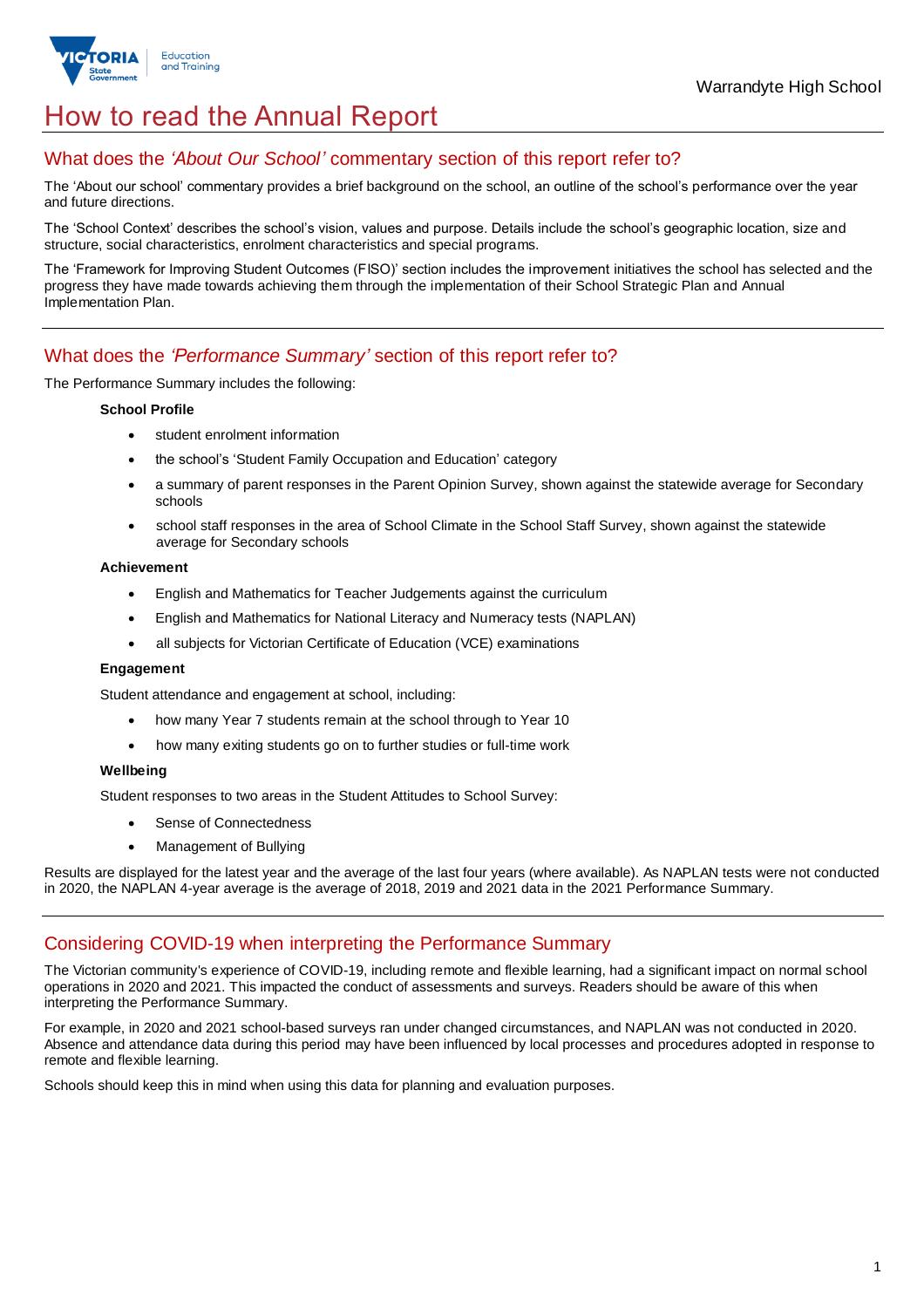

# How to read the Annual Report (continued)

### What do *'Similar Schools'* refer to?

Similar Schools are a group of Victorian government schools with similar characteristics to the school.

This grouping of schools has been created by comparing each school's socio-economic background of students, the number of non-English speaking students and the school's size and location.

## What does *'NDP'* or '*NDA*' mean?

'NDP' refers to no data being published for privacy reasons or where there are insufficient underlying data. For example, very low numbers of participants or characteristics that may lead to identification will result in an 'NDP' label.

'NDA' refers to no data being available. Some schools have no data for particular measures due to low enrolments. There may be no students enrolled in some year levels, so school comparisons are not possible.

Note that new schools only have the latest year of data and no comparative data from previous years. The Department also recognises unique circumstances in Specialist, Select Entry, English Language, Community Schools and schools that changed school type recently, where school-to-school comparisons are not appropriate.

## What is the *'Victorian Curriculum'*?

The Victorian Curriculum F–10 sets out what every student should learn during his or her first eleven years of schooling. The curriculum is the common set of knowledge and skills required by students for life-long learning, social development and active and informed citizenship.

The Victorian Curriculum is assessed through teacher judgements of student achievement based on classroom learning.

The curriculum has been developed to ensure that school subjects and their achievement standards enable continuous learning for all students, including students with disabilities.

The 'Towards Foundation Level Victorian Curriculum' is integrated directly into the curriculum and is referred to as 'Levels A to D'.

'Levels A to D' may be used for students with disabilities or students who may have additional learning needs. These levels are not associated with any set age or year level that links chronological age to cognitive progress (i.e., there is no age expected standard of achievement for 'Levels A to D').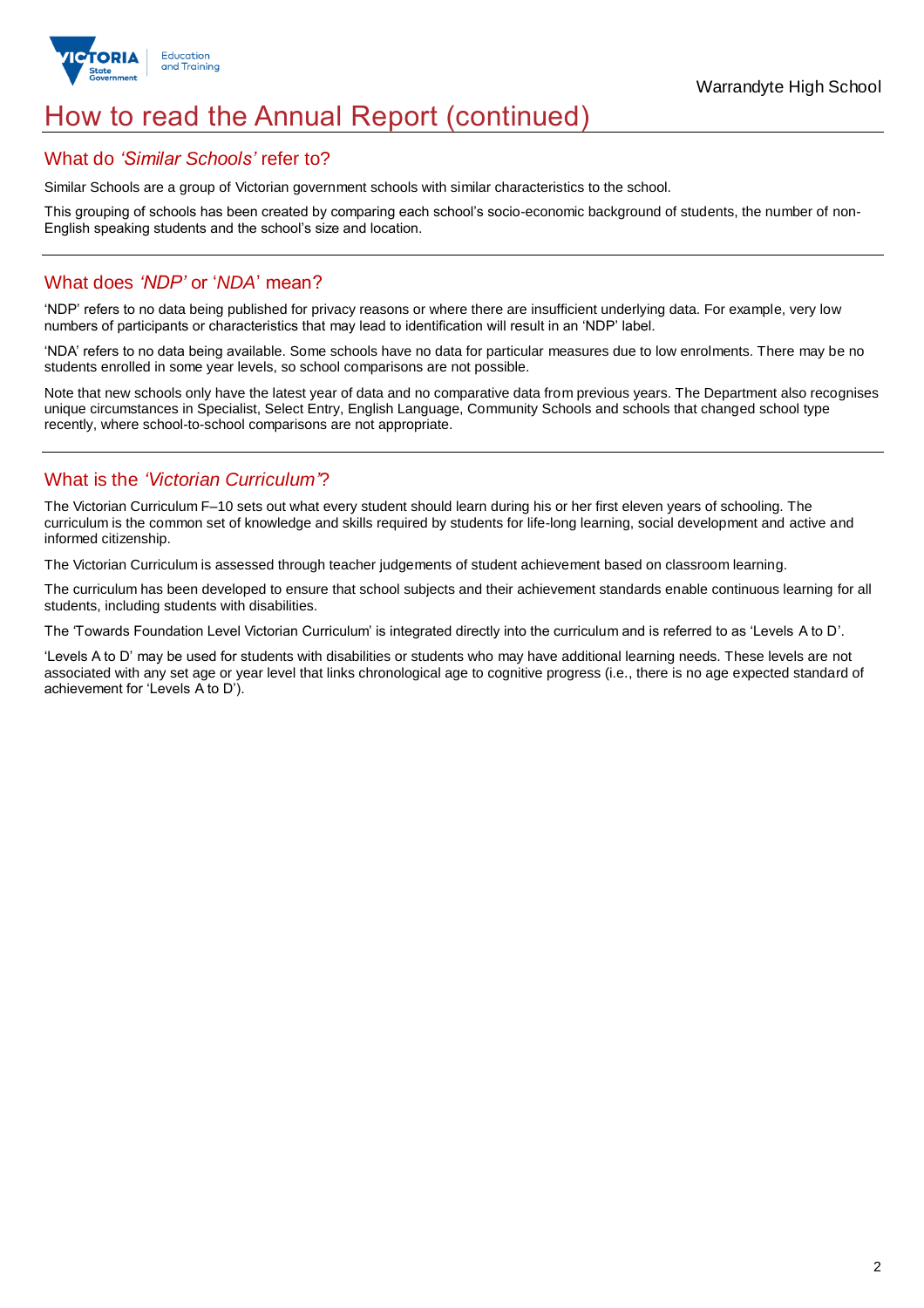

# **Performance Summary**

The Performance Summary for government schools provides an overview of how this school is contributing to the objectives of the Education State and how it compares to other Victorian government schools.

All schools work in partnership with their school community to improve outcomes for children and young people. Sharing this information with parents and the wider school community helps to support community engagement in student learning, a key priority of the Framework for Improving Student Outcomes.

Refer to the 'How to read the Annual Report' section for help on how to interpret this report.

# SCHOOL PROFILE

#### **Enrolment Profile**

A total of 389 students were enrolled at this school in 2021, 176 female and 213 male.

4 percent of students had English as an additional language and NDP percent were Aboriginal or Torres Strait Islander.

#### **Overall Socio-Economic Profile**

The overall school's socio-economic profile is based on the school's Student Family Occupation and Education index (SFOE).

SFOE is a measure of socio-educational disadvantage of a school, based on educational and employment characteristics of the parents/carers of students enrolled at the school. Possible SFOE band values are: Low, Low-Medium, Medium and High. A 'Low' band represents a low level of socio-educational disadvantage, a 'High' band represents a high level of socio-educational disadvantage.

This school's SFOE band value is: Low - Medium

#### **Parent Satisfaction Summary**

The percent endorsement by parents on their school satisfaction level, as reported in the annual Parent Opinion Survey.

Percent endorsement indicates the percent of positive responses (agree or strongly agree) from parents who responded to the survey.



#### **School Staff Survey**

The percent endorsement by staff on School Climate, as reported in the annual School Staff Survey.

Percent endorsement indicates the percent of positive responses (agree or strongly agree) from staff who responded to the survey. Data is suppressed for schools with three or less respondents to the survey for confidentiality reasons.

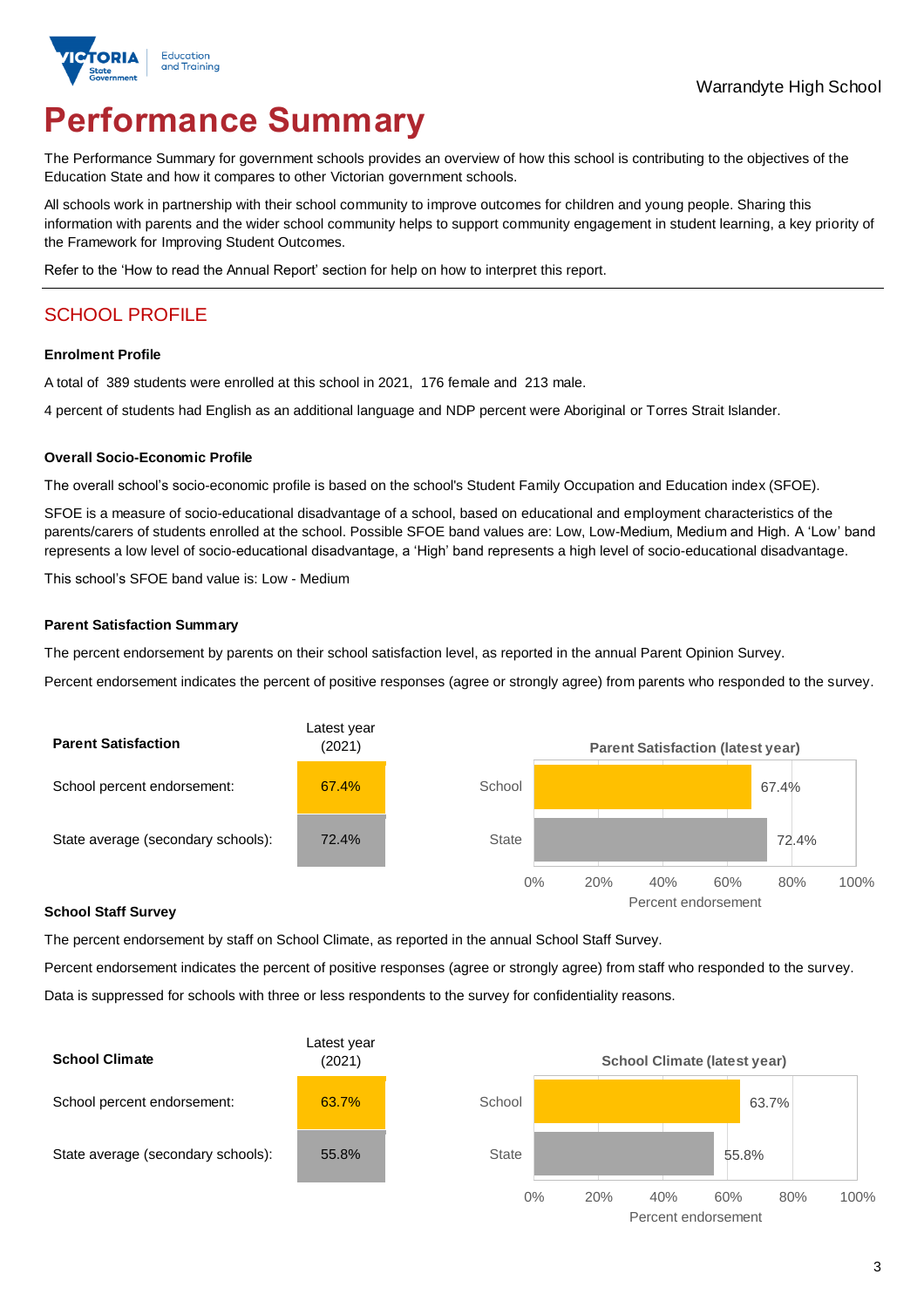

## ACHIEVEMENT

*Key: 'Similar Schools' are a group of Victorian government schools that are like this school, taking into account the school's socioeconomic background of students, the number of non-English speaking students and the size and location of the school.*

#### **Teacher Judgement of student achievement**

Percentage of students working at or above age expected standards in English and Mathematics.



| <b>Mathematics</b><br>Years 7 to 10                               | Latest year<br>(2021) |  |
|-------------------------------------------------------------------|-----------------------|--|
| School percent of students at or above age<br>expected standards: | 76.4%                 |  |
| Similar Schools average:                                          | 72.3%                 |  |
| State average:                                                    | 65.3%                 |  |

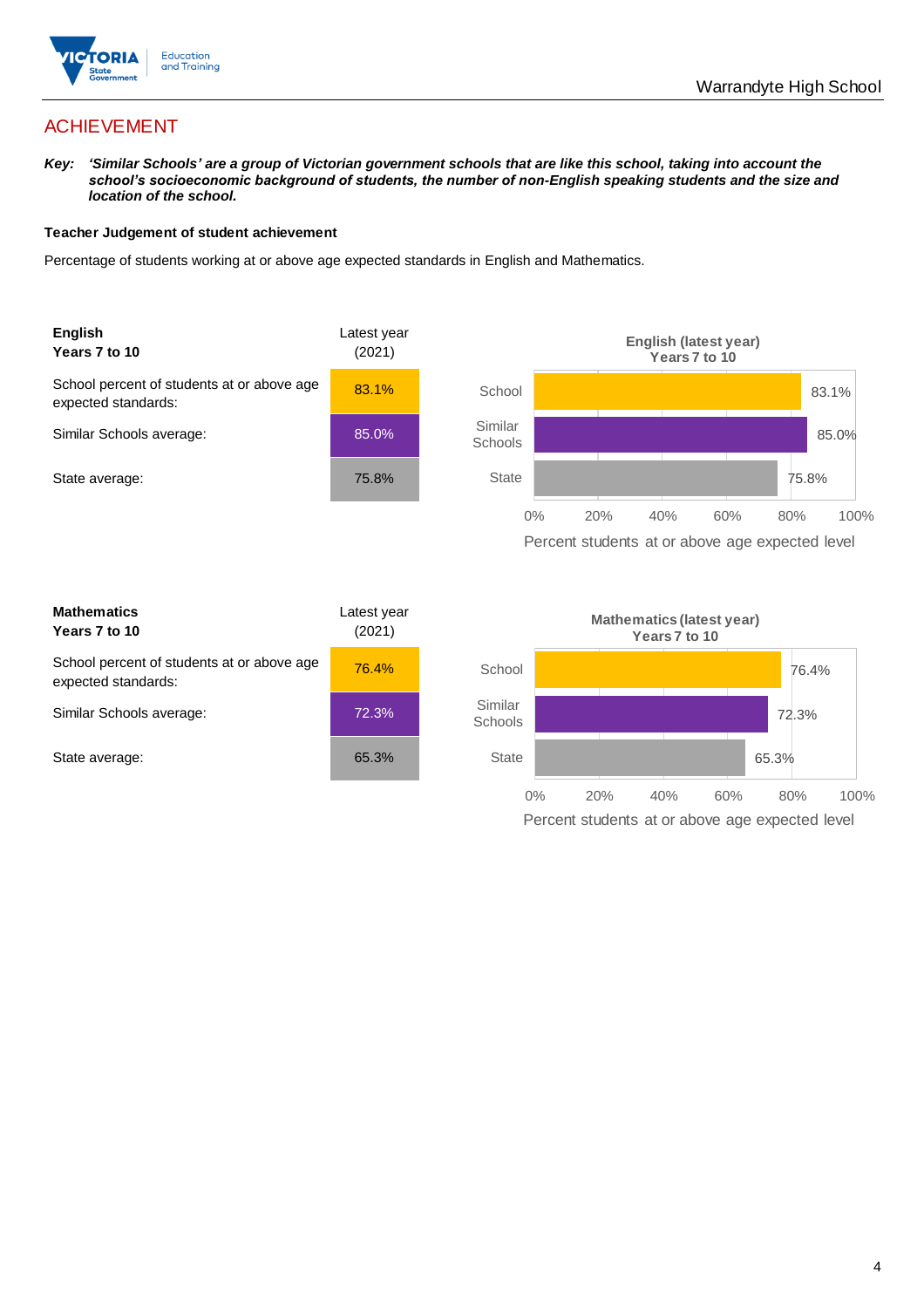

# ACHIEVEMENT (continued)

*Key: 'Similar Schools' are a group of Victorian government schools that are like this school, taking into account the school's socioeconomic background of students, the number of non-English speaking students and the size and location of the school.*

#### **NAPLAN**

Percentage of students in the top three bands of testing in NAPLAN.

Note: NAPLAN tests were not conducted in 2020, hence the 4-year average is the average of 2018, 2019 and 2021 data.

| Reading<br>Year <sub>7</sub>                      | Latest year<br>(2021) | $4$ -year<br>average |                    | <b>NAPLAN Reading (latest year)</b>           | Year <sub>7</sub> |       |       |      |
|---------------------------------------------------|-----------------------|----------------------|--------------------|-----------------------------------------------|-------------------|-------|-------|------|
| School percent of students in<br>top three bands: | 61.8%                 | 62.5%                | School             |                                               |                   |       | 61.8% |      |
| Similar Schools average:                          | 66.5%                 | 65.3%                | Similar<br>Schools |                                               |                   |       | 66.5% |      |
| State average:                                    | 55.2%                 | 54.8%                | <b>State</b>       |                                               |                   | 55.2% |       |      |
|                                                   |                       |                      | $0\%$              | 20%<br>Percent of students in top three bands | 40%               | 60%   | 80%   | 100% |
| Reading<br>Year 9                                 | Latest year<br>(2021) | 4-year<br>average    |                    | <b>NAPLAN Reading (latest year)</b>           | Year <sub>9</sub> |       |       |      |
| School percent of students in<br>top three bands: | 38.8%                 | 40.1%                | School             |                                               | 38.8%             |       |       |      |
| Similar Schools average:                          | 52.5%                 | 54.2%                | Similar<br>Schools |                                               |                   | 52.5% |       |      |
| State average:                                    | 43.9%                 | 45.9%                | <b>State</b>       |                                               |                   | 43.9% |       |      |
|                                                   |                       |                      | $0\%$              | 20%<br>Percent of students in top three bands | 40%               | 60%   | 80%   | 100% |
| <b>Numeracy</b><br>Year 7                         | Latest year<br>(2021) | 4-year<br>average    |                    | <b>NAPLAN Numeracy (latest year)</b>          | Year <sub>7</sub> |       |       |      |
| School percent of students in<br>top three bands: | 52.7%                 | 54.9%                | School             |                                               |                   | 52.7% |       |      |
| Similar Schools average:                          | 65.1%                 | 64.7%                | Similar<br>Schools |                                               |                   |       | 65.1% |      |
| State average:                                    | 55.2%                 | 55.3%                | <b>State</b>       |                                               |                   | 55.2% |       |      |
|                                                   |                       |                      | $0\%$              | 20%<br>Percent of students in top three bands | 40%               | 60%   | 80%   | 100% |
| <b>Numeracy</b><br>Year 9                         | Latest year<br>(2021) | 4-year<br>average    |                    | <b>NAPLAN Numeracy (latest year)</b>          | Year <sub>9</sub> |       |       |      |
| School percent of students in<br>top three bands: | 46.9%                 | 45.5%                | School             |                                               |                   | 46.9% |       |      |
| Similar Schools average:                          | 53.2%                 | 53.9%                | Similar<br>Schools |                                               |                   | 53.2% |       |      |
| State average:                                    | 45.0%                 | 46.8%                | <b>State</b>       |                                               |                   | 45.0% |       |      |
|                                                   |                       |                      | $0\%$              | 20%                                           | 40%               | 60%   | 80%   | 100% |

Percent of students in top three bands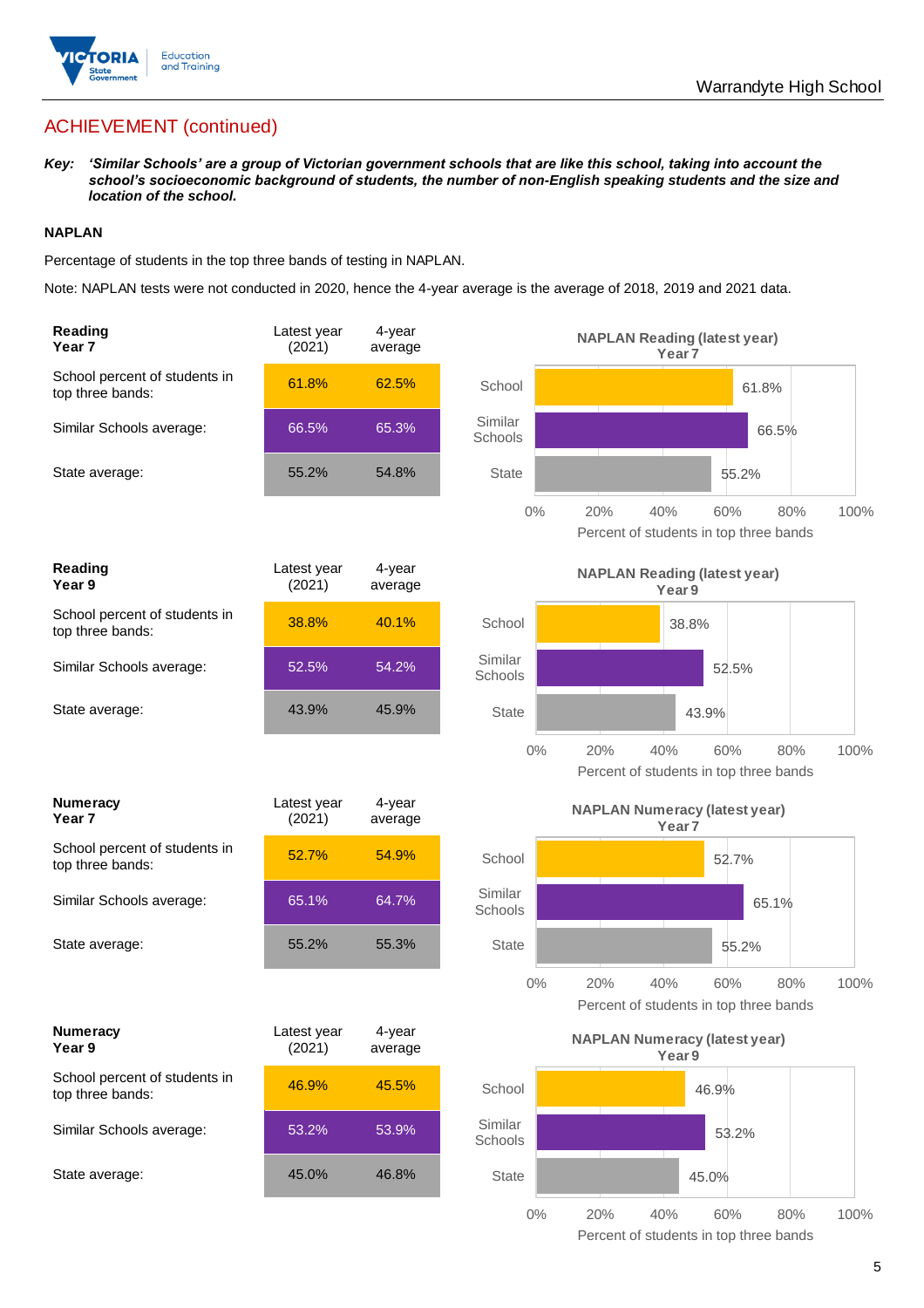

## ACHIEVEMENT (continued)

#### **NAPLAN Learning Gain**

NAPLAN learning gain is determined by comparing a student's current year result relative to the results of all 'similar' Victorian students (i.e., students in all sectors in the same year level who had the same score two years prior). If the current year result is in the top 25 percent, their gain level is categorised as 'High'; middle 50 percent is 'Medium'; bottom 25 percent is 'Low'.

#### **Learning Gain Year 5 (2019) to Year 7 (2021)**



#### **Learning Gain Year 7 (2019) to Year 9 (2021)**

|                             | Low<br>Gain | Medium<br>Gain | High<br>Gain | High Gain<br>(Similar<br>Schools) | 100%               |            |
|-----------------------------|-------------|----------------|--------------|-----------------------------------|--------------------|------------|
| Reading:                    | 20%         | 60%            | 20%          | 25%                               |                    |            |
| Numeracy:                   | 15%         | <b>72%</b>     | 13%          | 24%                               | 80%<br>of students |            |
| Writing:                    | 15%         | 65%            | 20%          | 24%                               | 60%                |            |
| Spelling:                   | 33%         | 50%            | 17%          | 26%                               | Percent<br>40%     | <b>200</b> |
| Grammar and<br>Punctuation: | 28%         | 46%            | 26%          | 25%                               | 20%                |            |
|                             |             |                |              |                                   | 0%                 |            |

**NAPLAN Learning Gain (latest year) Year 7 - Year 9**

Now Gain Medium Gain **Exercise** 

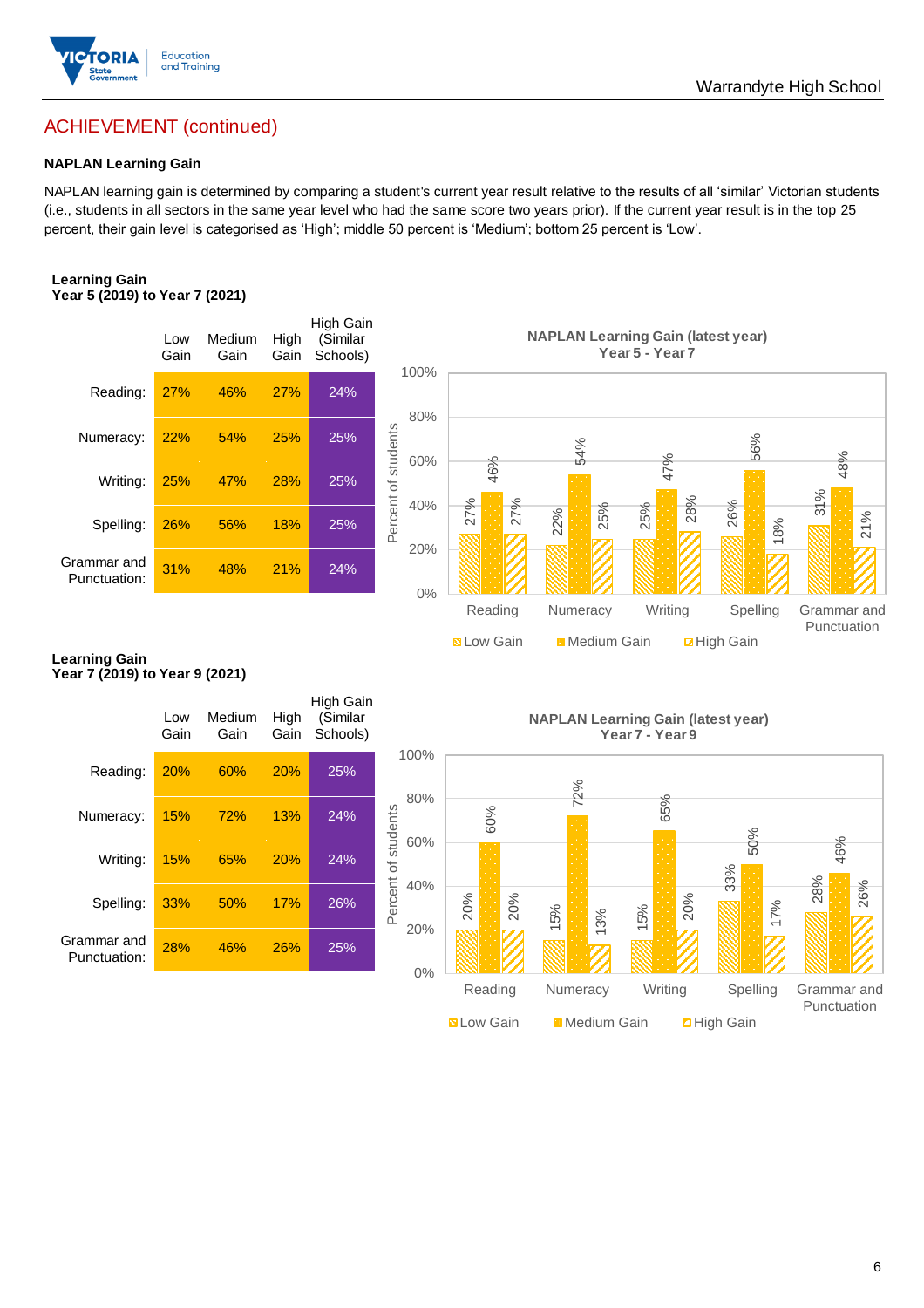

# ACHIEVEMENT (continued)

#### **Victorian Certificate of Education (VCE)**

Mean study score from all VCE subjects undertaken by students at this school. This includes all Unit 3 and 4 studies (including those completed in Year 11) and any VCE VET studies awarded a study score.

The maximum student study score is 50 and the state-wide mean (including government and non-government schools) is set at 30.



\* *Due to COVID-19, there may be some under-reporting of VET completed competencies from schools due to students still completing outstanding 2021 VET units in 2022.*

### ENGAGEMENT

*Key: 'Similar Schools' are a group of Victorian government schools that are like this school, taking into account the*  school's socioeconomic background of students, the number of non-English speaking students and the size and *location of the school.*

#### **Average Number of Student Absence Days**

Absence from school can impact on students' learning. Common reasons for non-attendance include illness and extended family holidays. Absence and attendance data in 2020 and 2021 may have been influenced by local COVID-19.



Average number of absence days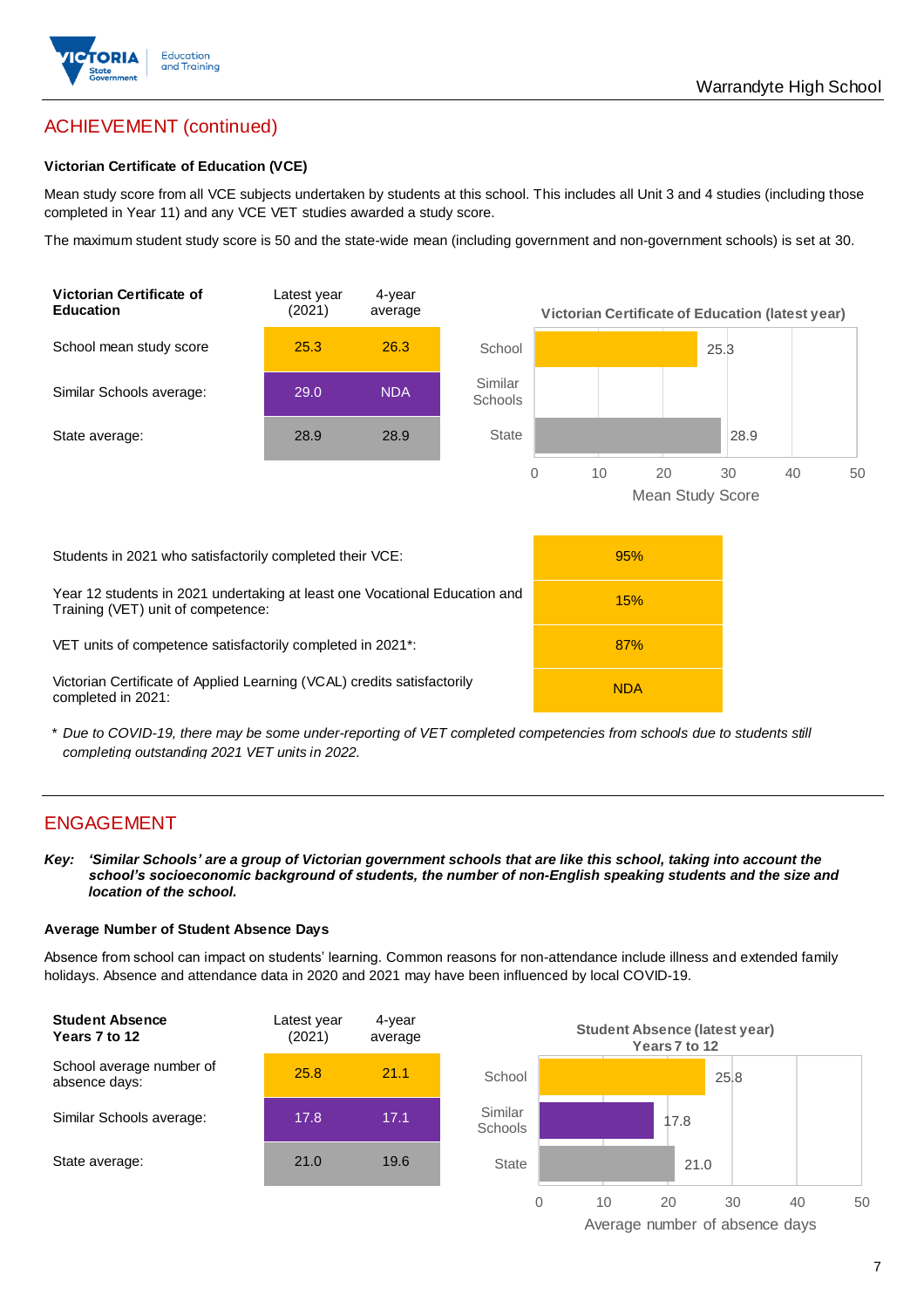

## ENGAGEMENT (continued)

#### **Attendance Rate (latest year)**

|                                             | Year <sub>7</sub> | Year 8 | Year 9 | Year 10 | Year 11 | Year 12 |
|---------------------------------------------|-------------------|--------|--------|---------|---------|---------|
| Attendance Rate by year level<br>$(2021)$ : | 89%               | 82%    | 88%    | 85%     | 86%     | 91%     |

#### **Student Retention**

Percentage of Year 7 students who remain at the school through to Year 10.



#### **Students exiting to further studies or full-time employment**

Percentage of students from Years 10 to 12 going on to further studies or full-time employment.

Note: This measure refers to data from the year when students exited the school. Data excludes destinations recorded as 'Unknown'.

| <b>Student Exits</b><br>Years 10 to 12                                    | Latest year<br>(2020) | 4-year<br>average |                           |       |     | Years 10 to 12 | <b>Student Exits (latest year)</b> |     |       |
|---------------------------------------------------------------------------|-----------------------|-------------------|---------------------------|-------|-----|----------------|------------------------------------|-----|-------|
| School percent of students to further<br>studies or full-time employment: | 95.5%                 | 93.9%             | School                    |       |     |                |                                    |     | 95.5% |
| Similar Schools average:                                                  | 96.1%                 | 93.7%             | Similar<br><b>Schools</b> |       |     |                |                                    |     | 96.1% |
| State average:                                                            | 89.9%                 | 89.2%             | <b>State</b>              |       |     |                |                                    |     | 89.9% |
|                                                                           |                       |                   |                           | $0\%$ | 20% | 40%            | 60%                                | 80% | 100%  |

Percent of students with positive destinations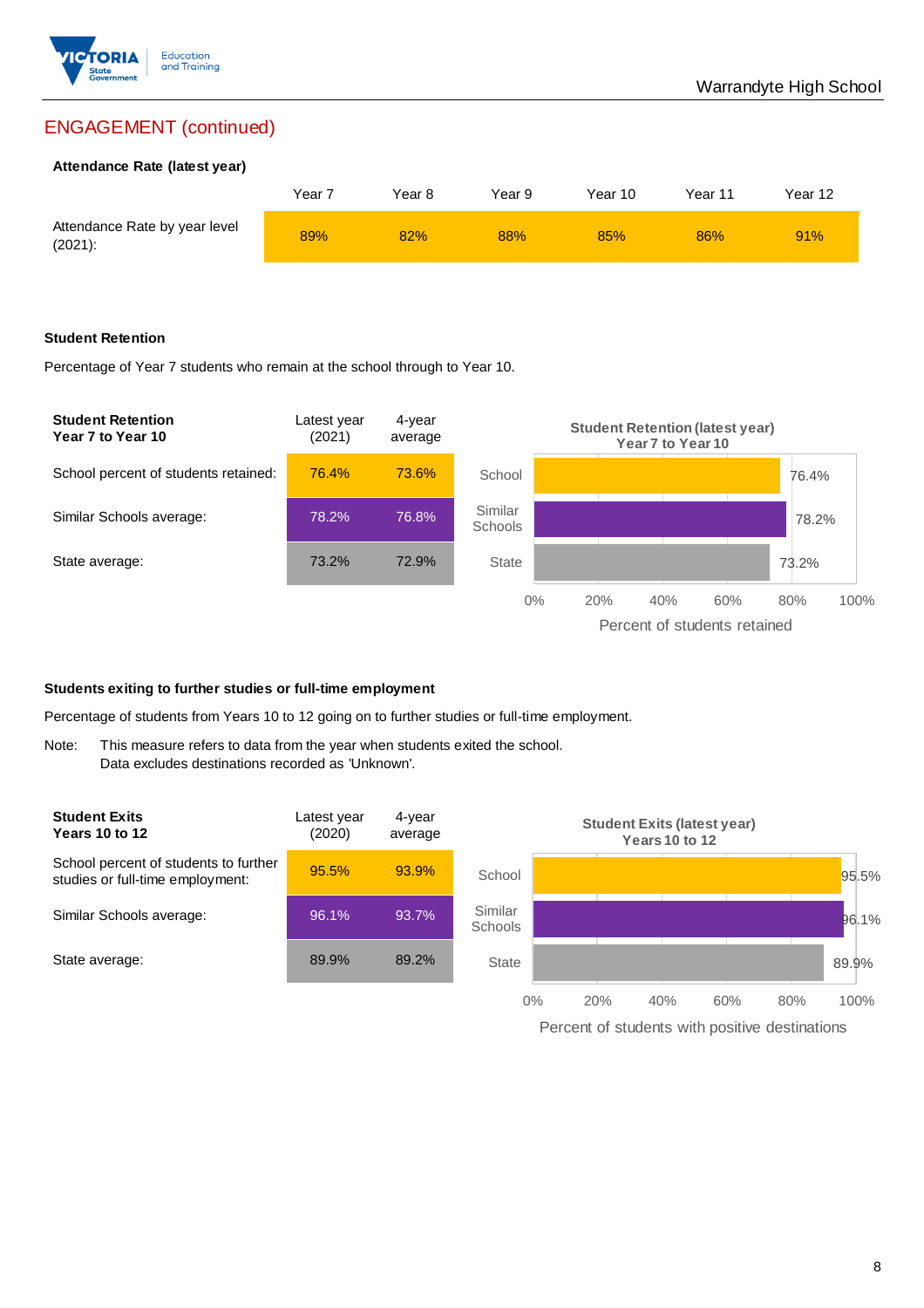

## **WELLBEING**

*Key: 'Similar Schools' are a group of Victorian government schools that are like this school, taking into account the*  school's socioeconomic background of students, the number of non-English speaking students and the size and *location of the school.*

#### **Student Attitudes to School – Sense of Connectedness**

The percent endorsement on Sense of Connectedness factor, as reported in the Attitudes to School Survey completed annually by Victorian government school students, indicates the percent of positive responses (agree or strongly agree).



*Due to lower participation rates, differences in the timing of the survey/length of survey period and the general impact of Covid19 across 2020 and 2021, data are often not comparable with previous years or within similar school groups. Care should be taken when interpreting these results.*



#### **Student Attitudes to School – Management of Bullying**

The percent endorsement on Management of Bullying factor, as reported in the Attitudes to School Survey completed annually by Victorian government school students, indicates the percent of positive responses (agree or strongly agree).

| <b>Management of Bullying</b><br>Years 7 to 12 | Latest year<br>(2021) | 4-year<br>average |  |
|------------------------------------------------|-----------------------|-------------------|--|
| School percent endorsement:                    | 44.0%                 | 47.5%             |  |
| Similar Schools average:                       | 51.5%                 | 55.8%             |  |
| State average:                                 | 53.3%                 | 56.8%             |  |

*Due to lower participation rates, differences in the timing of the survey/length of survey period and the general impact of Covid19 across 2020 and 2021, data are often not comparable with previous years or within similar school groups. Care should be taken when interpreting these results.*

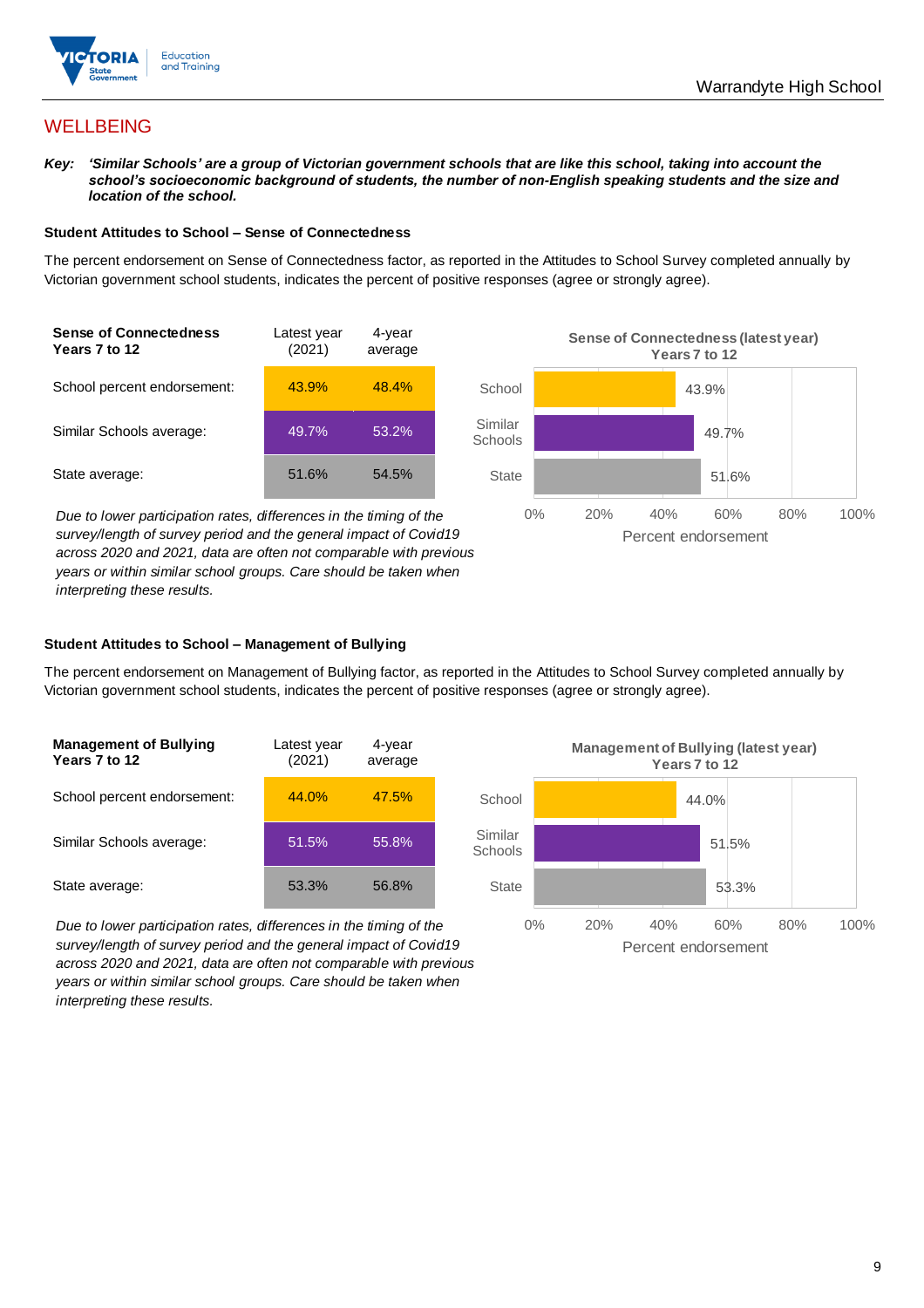

# **Financial Performance and Position**

FINANCIAL PERFORMANCE - OPERATING STATEMENT SUMMARY FOR THE YEAR ENDING 31 DECEMBER, 2021

| <b>Revenue</b>                  | <b>Actual</b> |
|---------------------------------|---------------|
| <b>Student Resource Package</b> | \$4,250,565   |
| Government Provided DET Grants  | \$803,987     |
| Government Grants Commonwealth  | \$5,421       |
| Government Grants State         | \$19,800      |
| Revenue Other                   | \$19,641      |
| <b>Locally Raised Funds</b>     | \$648,193     |
| <b>Capital Grants</b>           | \$0           |
| <b>Total Operating Revenue</b>  | \$5,747,607   |

| Equity $1$                                          | <b>Actual</b> |
|-----------------------------------------------------|---------------|
| Equity (Social Disadvantage)                        | \$28,860      |
| Equity (Catch Up)                                   | \$27,216      |
| <b>Transition Funding</b>                           | \$0           |
| Equity (Social Disadvantage - Extraordinary Growth) | \$0           |
| <b>Equity Total</b>                                 | \$56,076      |

| <b>Expenditure</b>                    | <b>Actual</b> |
|---------------------------------------|---------------|
| Student Resource Package <sup>2</sup> | \$4,566,604   |
| Adjustments                           | \$0           |
| <b>Books &amp; Publications</b>       | \$2,335       |
| Camps/Excursions/Activities           | \$197,781     |
| <b>Communication Costs</b>            | \$7,718       |
| Consumables                           | \$118,676     |
| Miscellaneous Expense <sup>3</sup>    | \$270,242     |
| <b>Professional Development</b>       | \$6,748       |
| Equipment/Maintenance/Hire            | \$210,508     |
| <b>Property Services</b>              | \$63,590      |
| Salaries & Allowances <sup>4</sup>    | \$136,487     |
| <b>Support Services</b>               | \$168,849     |
| Trading & Fundraising                 | \$3,043       |
| Motor Vehicle Expenses                | \$0           |
| Travel & Subsistence                  | \$0           |
| <b>Utilities</b>                      | \$78,133      |
| <b>Total Operating Expenditure</b>    | \$5,830,714   |
| <b>Net Operating Surplus/-Deficit</b> | (\$83,107)    |
| <b>Asset Acquisitions</b>             | \$15,328      |

(1) The equity funding reported above is a subset of the overall revenue reported by the school.

(2) Student Resource Package Expenditure figures are as of 10 Mar 2022 and are subject to change during the reconciliation process.

(3) Miscellaneous Expenses include bank charges, administration expenses, insurance and taxation charges.

(4) Salaries and Allowances refers to school-level payroll.